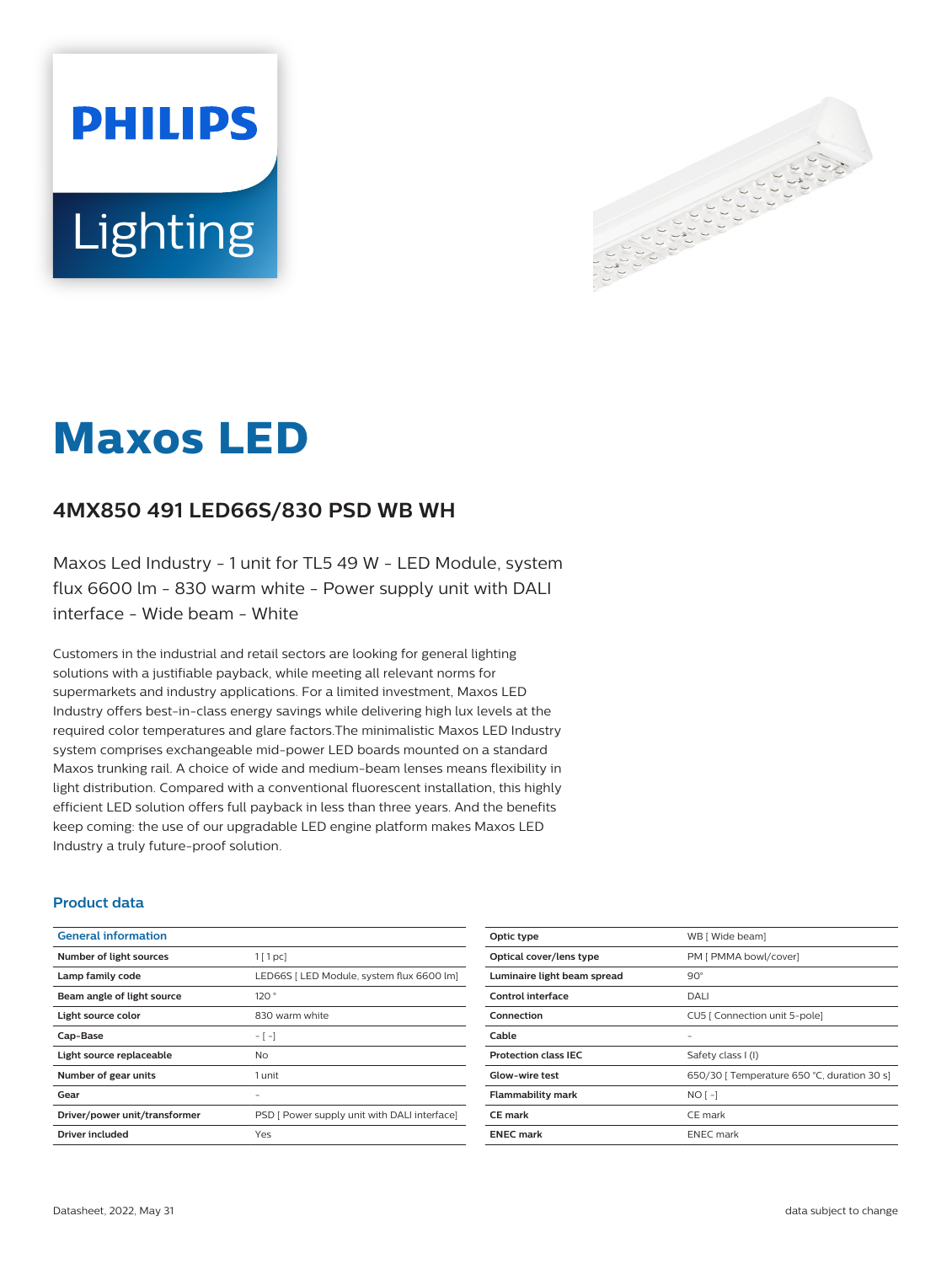## **Maxos LED**

| UL mark                                   |                                                 |
|-------------------------------------------|-------------------------------------------------|
| <b>Warranty period</b>                    | 5 years                                         |
| Remarks                                   | *-Per Lighting Europe guidance paper            |
|                                           | "Evaluating performance of LED based            |
|                                           | luminaires - January 2018": statistically there |
|                                           | is no relevant difference in lumen              |
|                                           | maintenance between B50 and for example         |
|                                           | B10. Therefore, the median useful life (B50)    |
|                                           | value also represents the B10 value.            |
| Constant light output                     | No                                              |
| Number of products on MCB of 16 A type 24 |                                                 |
| B                                         |                                                 |
| <b>EU RoHS compliant</b>                  | Yes                                             |
| Service tag                               | Yes                                             |
| <b>Product family code</b>                | 4MX850 [ Maxos Led Industry]                    |
| <b>Unified glare rating CEN</b>           | Not applicable                                  |
|                                           |                                                 |
| <b>Operating and electrical</b>           |                                                 |
| <b>Input Voltage</b>                      | 220-240 V                                       |
| <b>Input Frequency</b>                    | 50 to 60 Hz                                     |
| Control signal voltage                    | 0-16 V DC DALI                                  |
| Inrush current                            | 21 A                                            |
| Inrush time                               | 0.280 ms                                        |
| <b>Power Factor (Min)</b>                 | 0.9                                             |
|                                           |                                                 |
| <b>Controls and dimming</b>               |                                                 |
| Dimmable                                  | Yes                                             |
|                                           |                                                 |
| <b>Mechanical and housing</b>             |                                                 |
| <b>Trunking length</b>                    | 491 [1 unit for TL5 49 W]                       |
| <b>Housing Material</b>                   | Steel                                           |
| <b>Reflector material</b>                 |                                                 |
| Optic material                            | Polymethyl methacrylate                         |
| Optical cover/lens material               | Polymethyl methacrylate                         |
| <b>Fixation material</b>                  | Steel                                           |
| Optical cover/lens finish                 | Clear                                           |
| Overall length                            | 1478 mm                                         |
| Overall width                             | 63 mm                                           |
| <b>Overall height</b>                     | 50 mm                                           |
| Color                                     | White                                           |
| Dimensions (Height x Width x Depth)       | 50 x 63 x 1478 mm (2 x 2.5 x 58.2 in)           |

| IP20 [ Finger-protected]                      |  |
|-----------------------------------------------|--|
| IK02 [ 0.2 J standard]                        |  |
|                                               |  |
| Initial performance (IEC compliant)           |  |
| 6300 lm                                       |  |
| $+/-10%$                                      |  |
| 161 lm/W                                      |  |
| 3000 K                                        |  |
| ≥80                                           |  |
| (0.43, 0.40) SDCM <3.5                        |  |
| 39 W                                          |  |
| $+/-10%$                                      |  |
|                                               |  |
| Over time performance (IEC compliant)         |  |
| Control gear failure rate at median useful 5% |  |
|                                               |  |
| L90                                           |  |
|                                               |  |
| L80                                           |  |
|                                               |  |
|                                               |  |
|                                               |  |
| $-20$ to $+35$ °C                             |  |
| 25 °C                                         |  |
|                                               |  |
| 1%                                            |  |
| Not applicable                                |  |
|                                               |  |
|                                               |  |
| 403073266693599                               |  |
| 4MX850 491 LED66S/830 PSD WB WH               |  |
| 4030732666935                                 |  |
| 66693599                                      |  |
| 1                                             |  |
| 3                                             |  |
| 910629160126                                  |  |
|                                               |  |